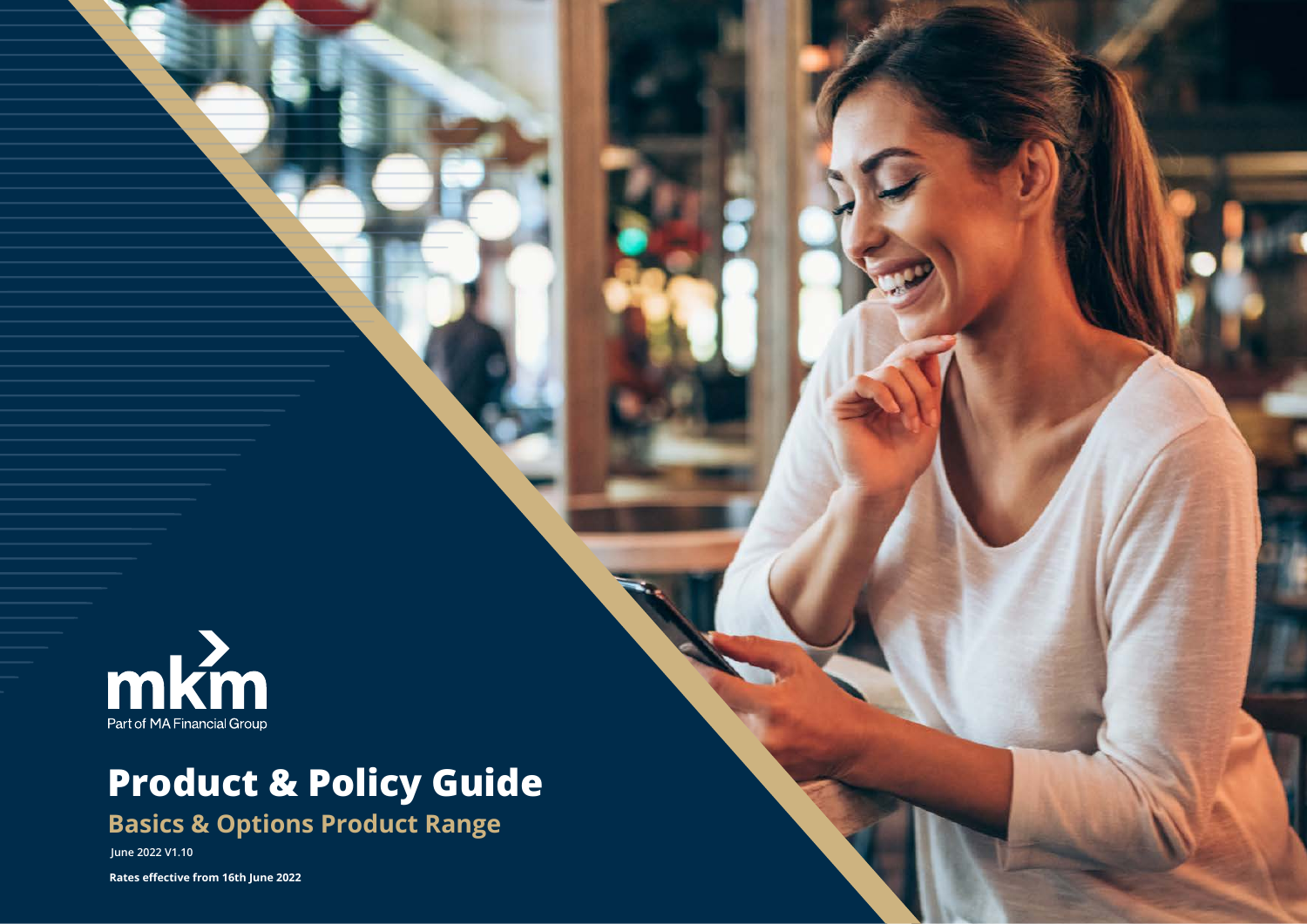

**Quick Policy Comparison**

|                                                                              |                                                                                                                                 | <b>Near Prime</b>                                                                                                                                                                                                                                                                                                                                           |        | <b>Near Prime Plus</b>                                                                                                                                                                                  | <b>Specialist</b>                                                                                                                                                                              |                       |  |  |  |
|------------------------------------------------------------------------------|---------------------------------------------------------------------------------------------------------------------------------|-------------------------------------------------------------------------------------------------------------------------------------------------------------------------------------------------------------------------------------------------------------------------------------------------------------------------------------------------------------|--------|---------------------------------------------------------------------------------------------------------------------------------------------------------------------------------------------------------|------------------------------------------------------------------------------------------------------------------------------------------------------------------------------------------------|-----------------------|--|--|--|
| <b>Employment</b>                                                            |                                                                                                                                 | PAYG or Self Employed                                                                                                                                                                                                                                                                                                                                       |        |                                                                                                                                                                                                         |                                                                                                                                                                                                |                       |  |  |  |
| <b>Documentation</b><br>(PAYG/Full Doc)                                      |                                                                                                                                 | PAYG - Last 2 payslips AND 3 months bank statements<br>Self Employed - 1 year tax return AND Latest Notice of Assessment                                                                                                                                                                                                                                    |        |                                                                                                                                                                                                         |                                                                                                                                                                                                |                       |  |  |  |
| <b>Documentation</b><br>(Alt Doc)                                            |                                                                                                                                 | <b>Accountant Declaration</b>                                                                                                                                                                                                                                                                                                                               |        | <b>Accountant Declaration AND</b><br>6 months business bank statements OR Last 2 BAS                                                                                                                    |                                                                                                                                                                                                |                       |  |  |  |
| <b>Income accepted</b><br>for servicing                                      |                                                                                                                                 | 100% full-time, part-time, casual, second job, PAYG allowances, commissions & bonuses & overtime (if > 6 months)<br>100% child maintenance, investment, scholarship, pension income, government family benefits (types A & B) if guaranteed for 5 years, maternity leave, workers comp & income<br>protection<br>80% residential & commercial rental income |        |                                                                                                                                                                                                         |                                                                                                                                                                                                |                       |  |  |  |
| <b>Credit Impairment</b><br>(Defaults, Court<br>actions, Writs &<br>Arrears) | $<$ \$1,000 paid defaults $<$ 2 years<br>Unlimited paid defaults ignored if > 2 years<br>1 late payment<br>Discharged $>$ 1 day |                                                                                                                                                                                                                                                                                                                                                             |        | $\le$ \$5,000 (Owner Occupied) / $\le$ \$3,000 (Investment) paid<br>defaults ignored if < 2 years<br>Unlimited paid defaults ignored if > 2 years<br>< 3-month mortgage arrears<br>Discharged > 2 years | < \$5,000 (Owner Occupied) / < \$3,000 (Investment) paid<br>defaults ignored if < 2 years<br>Unlimited paid defaults ignored if > 2 years<br>Mortgage arrears accepted<br>Discharged > 2 years |                       |  |  |  |
| <b>ABN &amp; GST</b>                                                         | Registered > 12 months                                                                                                          |                                                                                                                                                                                                                                                                                                                                                             |        | Registered > 6 months                                                                                                                                                                                   |                                                                                                                                                                                                | Registered < 6 months |  |  |  |
| <b>Max Loan Size</b>                                                         |                                                                                                                                 | \$3.0m                                                                                                                                                                                                                                                                                                                                                      |        | \$2.0m                                                                                                                                                                                                  |                                                                                                                                                                                                | \$2.0m                |  |  |  |
| <b>Maximum LVR</b>                                                           |                                                                                                                                 | 85% Full Doc & 80% Alt Doc                                                                                                                                                                                                                                                                                                                                  |        | 75%                                                                                                                                                                                                     | 75%                                                                                                                                                                                            |                       |  |  |  |
|                                                                              |                                                                                                                                 |                                                                                                                                                                                                                                                                                                                                                             |        |                                                                                                                                                                                                         |                                                                                                                                                                                                |                       |  |  |  |
| <b>Max Loan Sizes</b>                                                        |                                                                                                                                 | <b>Near Prime</b>                                                                                                                                                                                                                                                                                                                                           |        | <b>Near Prime Plus</b>                                                                                                                                                                                  | <b>Specialist</b>                                                                                                                                                                              |                       |  |  |  |
|                                                                              | <b>Full Doc</b>                                                                                                                 | <b>Alt Doc</b>                                                                                                                                                                                                                                                                                                                                              |        | <b>Alt Doc</b>                                                                                                                                                                                          | <b>Full Doc</b>                                                                                                                                                                                | <b>Alt Doc</b>        |  |  |  |
| <b>LVR &lt;70%</b>                                                           | \$3.0m                                                                                                                          | \$3.0m                                                                                                                                                                                                                                                                                                                                                      | \$2.0m | \$2.0m                                                                                                                                                                                                  | \$2.0m                                                                                                                                                                                         | х.                    |  |  |  |
| <b>LVR &lt;75%</b>                                                           | \$3.0m                                                                                                                          | \$3.0m                                                                                                                                                                                                                                                                                                                                                      | \$1.5m | \$1.5m                                                                                                                                                                                                  | \$1.5m                                                                                                                                                                                         |                       |  |  |  |
| <b>LVR &lt;80%</b>                                                           | \$1.5m                                                                                                                          | \$1.5m                                                                                                                                                                                                                                                                                                                                                      | х.     | reality of                                                                                                                                                                                              | х.                                                                                                                                                                                             | х.                    |  |  |  |
|                                                                              |                                                                                                                                 |                                                                                                                                                                                                                                                                                                                                                             |        |                                                                                                                                                                                                         |                                                                                                                                                                                                |                       |  |  |  |

#### **PHONE 1300 762 151 EMAIL info@mkmcapital.com.au WEB www.mkmcapital.com.au PHONE 1300 762 151 EMAIL info@mkmcapital.com.au WEB www.mkmcapital.com.au**

Rates & Fees displayed are starting from and are provided as an indication only. Rates are effective as at 16th June, 2022. Information is for broker use only and not intended for consumer advertising purposes. Rates & Fees displayed are starting from and are provided as an indication only. Rates are effective as at 16th June, 2022. Information is for broker use only and not intended for consumer advertising purposes.<br>Information Information is correct at time of publishing and is subject to change. All fees include GST. All applications are subject to specific lending criteria. Australian Credit Licence 522 267.

**LVR <85%** \$750k - - - - -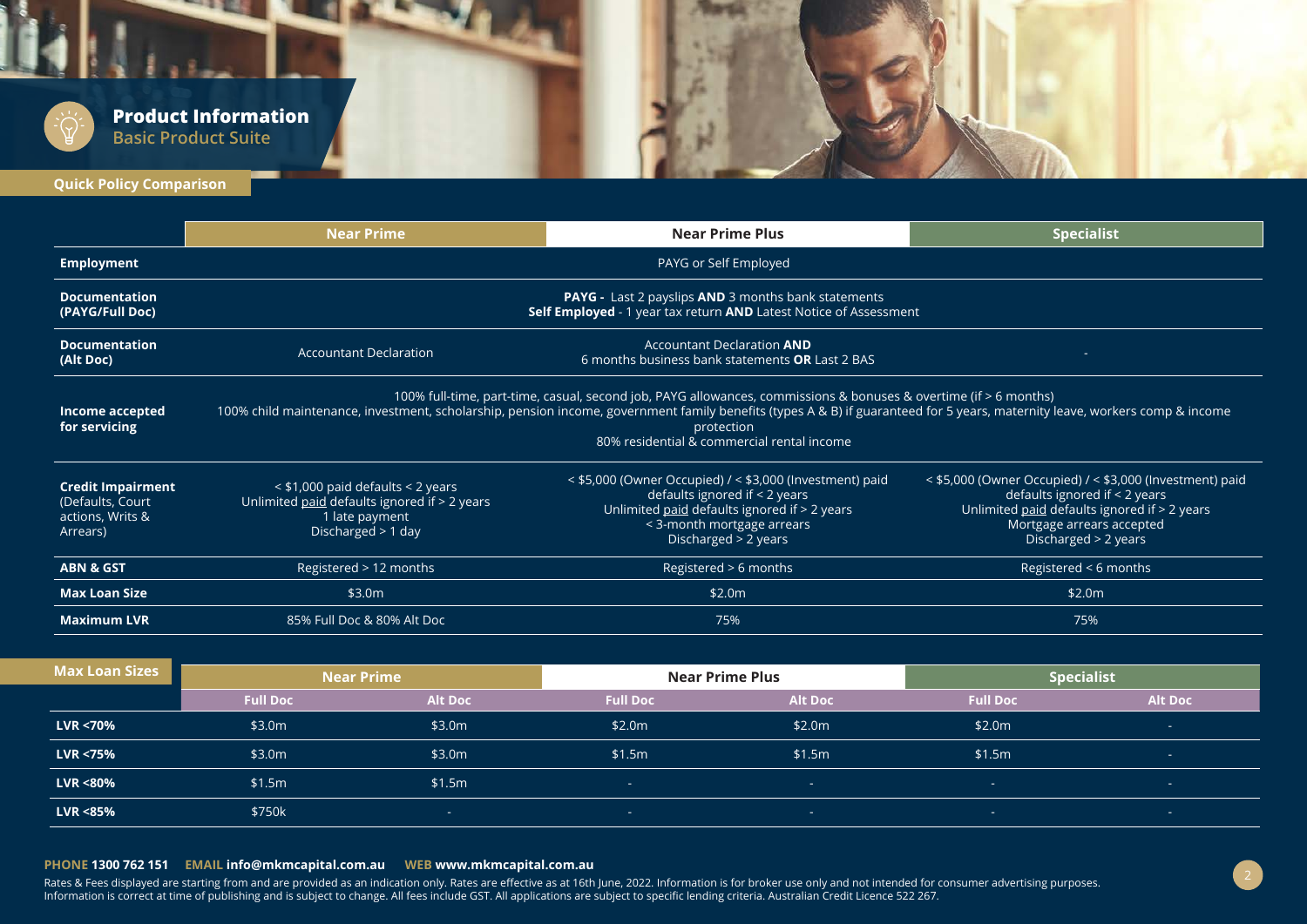

## **Product Information Basic Product Suite**

**Interest Rates**

|                              | <b>Near Prime</b> |                 |                                                                            | <b>Near Prime Plus</b> | <b>Specialist</b> |                |
|------------------------------|-------------------|-----------------|----------------------------------------------------------------------------|------------------------|-------------------|----------------|
|                              | <b>Full Doc</b>   | <b>Alt Doc</b>  | <b>Full Doc</b>                                                            | <b>Alt Doc</b>         | <b>Full Doc</b>   | <b>Alt Doc</b> |
| $LVR \leq 60\%$              | 3.79%             | 4.55%           | 4.89%                                                                      | 5.75%                  | 5.59%             | reality.       |
| LVR $\leq$ 65%               | 3.79%             | 4.55%           | 4.99%                                                                      | 5.75%                  | 5.79%             | the c          |
| $LVR \leq 70\%$              | 3.79%             | 4.65%           | 5.04%                                                                      | 6.64%                  | 6.09%             | <b>Section</b> |
| $LVR \leq 75%$               | 3.95%             | 5.99%           | 5.59%                                                                      | 7.19%                  | 6.29%             | reality.       |
| $LVR \leq 80\%$              | 4.05%             | 5.99%           | ter.                                                                       | . н. н.                | ter.              | the c          |
| LVR $\leq$ 85%               | 5.15%             | <b>Contract</b> | <b>Section</b>                                                             | ×.                     | reality of        | <b>College</b> |
| <b>Establishment Fee</b>     | \$695             | \$999           | \$695                                                                      | \$1,099                | \$999             | the c          |
| <b>Annual Loan Admin Fee</b> | \$195             | \$195           | \$195                                                                      | \$195                  | \$295             | the c          |
| <b>Valuation Fee</b>         |                   |                 | Valuation fees at cost and paid prior to Valuation being ordered (c.\$395) |                        |                   |                |

E **+ 25bps loading for investment loans**

E **+25bps loading for interest only loans**

E **+25bps loading for loans > \$1.5m and =< \$2.0m**

E **+50bps loading for loans > \$2.0m**

| <b>Risk Fees</b>                                                  |                   |         |                 |                        |                   |                 |
|-------------------------------------------------------------------|-------------------|---------|-----------------|------------------------|-------------------|-----------------|
|                                                                   | <b>Near Prime</b> |         |                 | <b>Near Prime Plus</b> | <b>Specialist</b> |                 |
|                                                                   | <b>Full Doc</b>   | Alt Doc | <b>Full Doc</b> | <b>Alt Doc</b>         | <b>Full Doc</b>   | <b>Alt Doc</b>  |
| LVR $\leq 70\%$                                                   | 0.0%              | 1.50%   | 0.70%           | 1.50%                  | 1.00%             | <b>F</b>        |
| $LVR \leq 75%$<br><u> 1989 - Johann Barnett, fransk politik (</u> | 1.00%             | 1.50%   | 1.00%           | 1.50%                  | 1.50%             | <b>Contract</b> |
| LVR $\leq$ 80%                                                    | 1.00%             | 1.50%   | $\sim$          | <b>Contract</b>        | <b>Section</b>    | <b>Contract</b> |
| LVR $\leq$ 85%                                                    | 1.00%             | in a c  | <b>Contract</b> | <b>Contract</b>        |                   | <b>Contract</b> |

### **PHONE 1300 762 151 EMAIL info@mkmcapital.com.au WEB www.mkmcapital.com.au PHONE 1300 762 151 EMAIL info@mkmcapital.com.au WEB www.mkmcapital.com.au**

Rates & Fees displayed are starting from and are provided as an indication only. Rates are effective as at 16th June, 2022. Information is for broker use only and not intended for consumer advertising purposes. Rates & Fees displayed are starting from and are provided as an indication only. Rates are effective as at 16th June, 2022. Information is for broker use only and not intended for consumer advertising purposes.<br>Information Information is correct at time of publishing and is subject to change. All fees include GST. All applications are subject to specific lending criteria. Australian Credit Licence 522 267.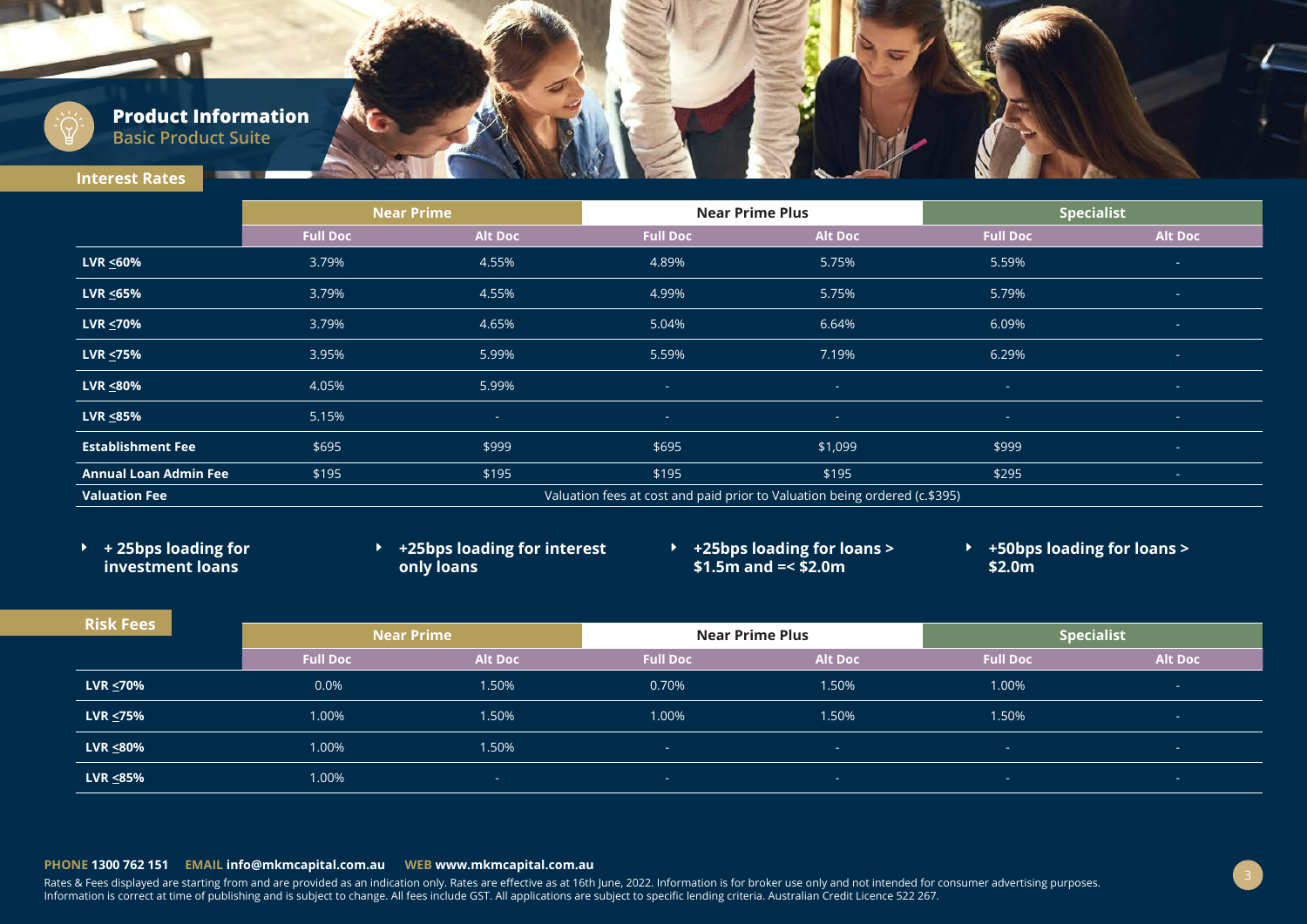

## **Product Information Options Product Suite**

**Quick Policy Comparison**

|                                                                           | Land                                                                                                                                                                                                                                                                                                                                                        | <b>Construction</b>                                                                                                                                                         | <b>Company Borrowers</b>                                                                                                                                                                                          | <b>Expat</b>                                                                                                                   |  |  |  |  |  |
|---------------------------------------------------------------------------|-------------------------------------------------------------------------------------------------------------------------------------------------------------------------------------------------------------------------------------------------------------------------------------------------------------------------------------------------------------|-----------------------------------------------------------------------------------------------------------------------------------------------------------------------------|-------------------------------------------------------------------------------------------------------------------------------------------------------------------------------------------------------------------|--------------------------------------------------------------------------------------------------------------------------------|--|--|--|--|--|
| <b>Employment</b>                                                         |                                                                                                                                                                                                                                                                                                                                                             | PAYG or Self Employed                                                                                                                                                       |                                                                                                                                                                                                                   |                                                                                                                                |  |  |  |  |  |
| <b>Documentation</b><br>(PAYG/Full Doc)                                   | PAYG: Last 2 payslips AND 3 months bank<br>statements<br>Self Employed: 1 year tax return AND<br>Latest Notice of Assessment                                                                                                                                                                                                                                | PAYG: Last 2 payslips <b>AND</b> 3 months bank<br>statements<br>Self Employed: 1 year tax return <b>AND</b><br>Latest Notice of Assessment                                  | PAYG: Last 2 payslips<br>Self Employed: 1 year tax return AND<br>Latest Notice of Assessment                                                                                                                      | PAYG: Last 2 payslips AND 3 months<br>bank statements<br>Self Employed: 1 year tax return AND<br>Latest Notice of Assessment   |  |  |  |  |  |
| <b>Documentation</b><br>(Alt Doc)                                         | <b>Accountant Declaration</b>                                                                                                                                                                                                                                                                                                                               |                                                                                                                                                                             |                                                                                                                                                                                                                   |                                                                                                                                |  |  |  |  |  |
| <b>Income Accepted for</b><br><b>Servicing</b>                            | 100% full-time, part-time, casual, second job, PAYG allowances, commissions & bonuses & overtime (if > 6 months)<br>100% child maintenance, investment, scholarship, pension income, government family benefits (types A & B) if guaranteed<br>for 5 years, maternity leave, workers comp & income protection<br>80% residential & commercial rental income |                                                                                                                                                                             |                                                                                                                                                                                                                   |                                                                                                                                |  |  |  |  |  |
| <b>Credit Impairment</b><br>(defaults, court actions,<br>writs & arrears) | < \$5,000 (Owner Occupied) / < \$3,000<br>(Investment) paid defaults if < 2 years<br>Unlimited paid defaults ignored if > 2 years<br>Mortgage arrears accepted on a<br>case-by-case basis<br>Discharged > 2 years                                                                                                                                           | < \$5,000 (Owner Occupied) / < \$3,000<br>(Investment) paid defaults if < 2 years<br>Unlimited paid defaults ignored if > 2 years<br>1 late payment<br>Discharged > 2 years | < \$5,000 (Owner Occupied) / < \$3,000<br>(Investment) paid defaults if < 2 years<br>Unlimited paid defaults ignored if > 2 years<br>Mortgage arrears accepted on a<br>case-by-case basis<br>Discharged > 2 years | < \$1,000 paid defaults < 2 years<br>Unlimited paid defaults ignored if > 2<br>years<br>1 late payment<br>Discharged > 2 years |  |  |  |  |  |
| <b>ABN &amp; GST</b>                                                      | Registered > 6 months                                                                                                                                                                                                                                                                                                                                       | Registered > 6 months                                                                                                                                                       | Registered > 6 months                                                                                                                                                                                             | Registered > 12 months                                                                                                         |  |  |  |  |  |
| <b>Max Loan Size</b>                                                      | \$1.5m                                                                                                                                                                                                                                                                                                                                                      | \$1.5m                                                                                                                                                                      | \$1.5m                                                                                                                                                                                                            | \$1.5m                                                                                                                         |  |  |  |  |  |
| <b>Max LVR</b>                                                            | 75%                                                                                                                                                                                                                                                                                                                                                         | 75%                                                                                                                                                                         | 75%                                                                                                                                                                                                               | 75%                                                                                                                            |  |  |  |  |  |
| <b>Accepted Security</b>                                                  | Land and incomplete property                                                                                                                                                                                                                                                                                                                                | New build, fixed price contract                                                                                                                                             | Metro, Regional                                                                                                                                                                                                   | Metro, Regional                                                                                                                |  |  |  |  |  |

#### **PHONE 1300 762 151 EMAIL info@mkmcapital.com.au WEB www.mkmcapital.com.au**

Rates & Fees displayed are starting from and are provided as an indication only. Rates are effective as at 16th June, 2022. Information is for broker use only and not intended for consumer advertising purposes. Information is correct at time of publishing and is subject to change. All fees include GST. All applications are subject to specific lending criteria. Australian Credit Licence 522 267.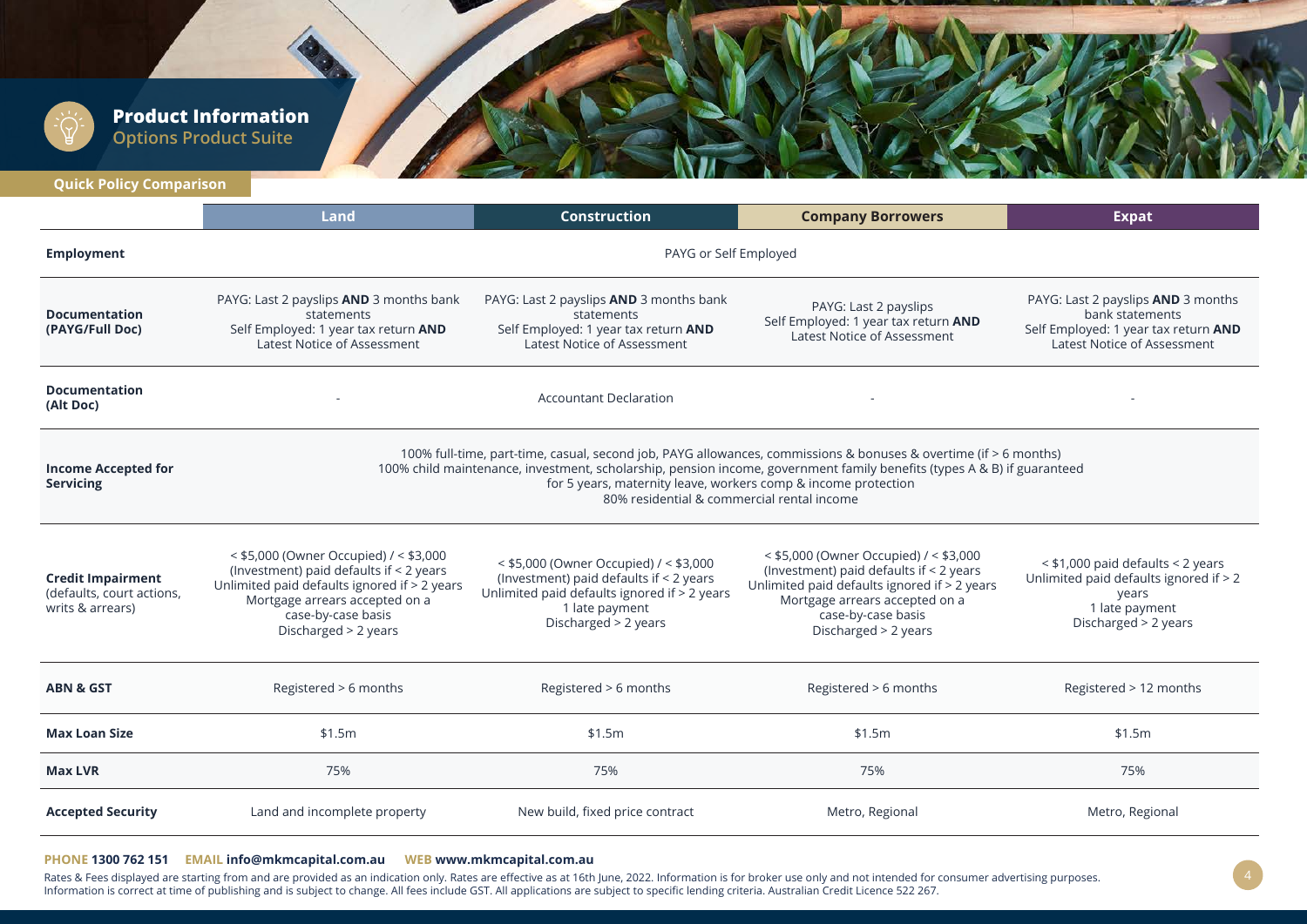

**Max Loan Sizes**

## **Product Information Options Product Suite**

| 111971 19611 91199 |                 |                          |                     |                |                          |                |                 |                |
|--------------------|-----------------|--------------------------|---------------------|----------------|--------------------------|----------------|-----------------|----------------|
|                    | Land            |                          | <b>Construction</b> |                | <b>Company Borrowers</b> |                | <b>Expat</b>    |                |
|                    | <b>Full Doc</b> | <b>Alt Doc</b>           | <b>Full Doc</b>     | <b>Alt Doc</b> | <b>Full Doc</b>          | <b>Alt Doc</b> | <b>Full Doc</b> | <b>Alt Doc</b> |
| LVR $\leq 70\%$    | \$1.5m          | . .                      | \$1.5m              | \$1.5m         | \$1.5m                   |                | \$1.5m          |                |
| LVR $\leq$ 75%     | \$1.5m          | $\overline{\phantom{a}}$ | \$1.25m             | \$1.25m        | \$1.5m                   |                | \$1.5m          |                |

| <b>Interest Rates</b>        | Land            |                                                                            | <b>Construction</b> |                | <b>Company Borrowers</b> |                          | <b>Expat</b>    |                          |
|------------------------------|-----------------|----------------------------------------------------------------------------|---------------------|----------------|--------------------------|--------------------------|-----------------|--------------------------|
|                              | <b>Full Doc</b> | <b>Alt Doc</b>                                                             | <b>Full Doc</b>     | <b>Alt Doc</b> | <b>Full Doc</b>          | <b>Alt Doc</b>           | <b>Full Doc</b> | <b>Alt Doc</b>           |
| $LVR \leq 60\%$              | 6.99%           | $\sim$                                                                     | $7.25%$ *           | 7.35%*         | 5.50%                    | $\overline{\phantom{a}}$ | 4.65%           | ٠                        |
| LVR <u>≤</u> 65%             | 7.25%           | $\sim$                                                                     | $7.25%$ *           | $7.35%$ *      | 5.75%                    | ٠                        | 4.75%           | $\overline{\phantom{a}}$ |
| LVR ≤70%                     | 7.49%           | $\sim$                                                                     | 7.45%*              | 7.55%*         | 6.00%                    | $\overline{\phantom{a}}$ | 4.85%           | $\overline{\phantom{a}}$ |
| LVR ≤75%                     | 7.75%           | $\sim$                                                                     | $7.75%$ *           | 7.85%*         | 6.25%                    | $\overline{\phantom{a}}$ | 4.95%           | $\overline{\phantom{a}}$ |
| $LVR \leq 80\%$              | $\sim$          | $\sim$                                                                     | $\sim$              | $\sim$         | $\sim$                   | $\sim$                   | $\sim$          | $\sim$                   |
| LVR <u>&lt;</u> 85%          | $\sim$          | $\sim$                                                                     | $\sim$              | $\sim$         | $\sim$                   | $\sim$                   | $\sim$          | $\overline{\phantom{a}}$ |
| <b>Risk Fee</b>              | 1.95%           | $\sim$                                                                     | 1.25%               | 1.25%          | 0.95%                    | $\overline{\phantom{a}}$ | 0.75%           | $\overline{\phantom{a}}$ |
| <b>Establishment Fee</b>     | \$3,195         | $\sim$                                                                     | \$1,750             | \$1,750        | Starting from \$3,250    | $\overline{a}$           | \$2,035         | $\overline{\phantom{a}}$ |
| <b>Annual Loan Admin Fee</b> | \$295           |                                                                            | \$295               | \$295          | \$295                    | $\overline{\phantom{a}}$ | \$295           | $\overline{\phantom{a}}$ |
| <b>Valuation Fee</b>         |                 | Valuation fees at cost and paid prior to Valuation being ordered (c.\$395) |                     |                |                          |                          |                 |                          |

E **+ 25bps loading for investment loans**

## E **+25bps loading for interest only loans**

\*Interest rate drop down available on Construction Loans (upon production of certificate of occupancy). Please note approval is required prior to drop down.

#### **PHONE 1300 762 151 EMAIL info@mkmcapital.com.au WEB www.mkmcapital.com.au**

Rates & Fees displayed are starting from and are provided as an indication only. Rates are effective as at 16th June, 2022. Information is for broker use only and not intended for consumer advertising purposes. Information is correct at time of publishing and is subject to change. All fees include GST. All applications are subject to specific lending criteria. Australian Credit Licence 522 267.